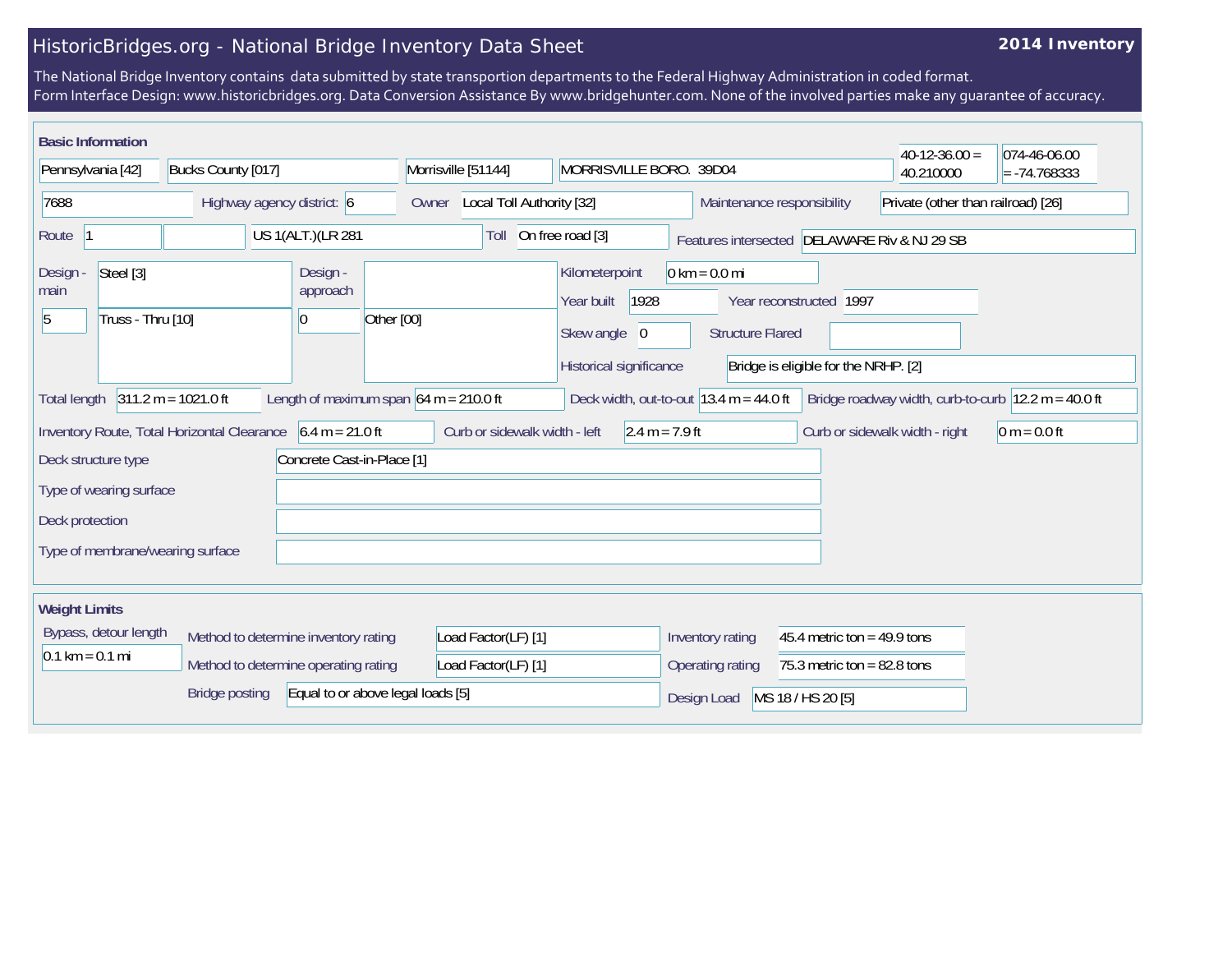| <b>Functional Details</b>                                                                                           |                                                |                                                                                 |                          |                                                       |                                                     |  |  |  |  |
|---------------------------------------------------------------------------------------------------------------------|------------------------------------------------|---------------------------------------------------------------------------------|--------------------------|-------------------------------------------------------|-----------------------------------------------------|--|--|--|--|
| Average daily truck traffi<br>Average Daily Traffic<br>14868                                                        | Year 1992<br>%                                 | Future average daily traffic                                                    | 20815                    | 2012<br>Year                                          |                                                     |  |  |  |  |
| Road classification<br>Other Principal Arterial (Urban) [14]                                                        | Lanes on structure 2                           |                                                                                 |                          | Approach roadway width                                | 14.6 m = $47.9$ ft                                  |  |  |  |  |
| Type of service on bridge Highway-pedestrian [5]                                                                    | Direction of traffic 2 - way traffic [2]       |                                                                                 |                          |                                                       | Bridge median Closed median with non-mountable barr |  |  |  |  |
| No parallel structure exists. [N]<br>Parallel structure designation                                                 |                                                |                                                                                 |                          |                                                       |                                                     |  |  |  |  |
| Highway-waterway [6]<br>Type of service under bridge                                                                | Lanes under structure<br>3                     | Navigation control                                                              |                          |                                                       |                                                     |  |  |  |  |
| Navigation vertical clearanc<br>$0 = N/A$                                                                           |                                                | Navigation horizontal clearance $ 0 = N/A $                                     |                          |                                                       |                                                     |  |  |  |  |
| Minimum navigation vertical clearance, vertical lift bridge                                                         | Minimum vertical clearance over bridge roadway |                                                                                 |                          |                                                       | $5 m = 16.4 ft$                                     |  |  |  |  |
| Minimum lateral underclearance reference feature Highway beneath structure [H]                                      |                                                |                                                                                 |                          |                                                       |                                                     |  |  |  |  |
| Minimum lateral underclearance on right 99.9 = Unlimited<br>Minimum lateral underclearance on left 99.9 = Unlimited |                                                |                                                                                 |                          |                                                       |                                                     |  |  |  |  |
| Minimum Vertical Underclearance $ 4 m = 13.1 ft$                                                                    |                                                | Minimum vertical underclearance reference feature Highway beneath structure [H] |                          |                                                       |                                                     |  |  |  |  |
| Appraisal ratings - underclearances Basically intolerable requiring high priority of corrrective action [3]         |                                                |                                                                                 |                          |                                                       |                                                     |  |  |  |  |
|                                                                                                                     |                                                |                                                                                 |                          |                                                       |                                                     |  |  |  |  |
| <b>Repair and Replacement Plans</b>                                                                                 |                                                |                                                                                 |                          |                                                       |                                                     |  |  |  |  |
| Type of work to be performed                                                                                        | Work done by Work to be done by contract [1]   |                                                                                 |                          |                                                       |                                                     |  |  |  |  |
| Bridge deck replacement with only incidental<br>widening. [37]                                                      | Bridge improvement cost<br>$\mathbf 0$         |                                                                                 | Roadway improvement cost | 1000                                                  |                                                     |  |  |  |  |
|                                                                                                                     | Length of structure improvement                | $317 m = 1040.1 ft$                                                             | Total project cost       | 3000                                                  |                                                     |  |  |  |  |
|                                                                                                                     | Year of improvement cost estimate              |                                                                                 |                          |                                                       |                                                     |  |  |  |  |
|                                                                                                                     | Border bridge - state<br>Unknown [342]         |                                                                                 |                          | Border bridge - percent responsibility of other state |                                                     |  |  |  |  |
|                                                                                                                     | Border bridge - structure number               | $ 0\rangle$                                                                     |                          |                                                       |                                                     |  |  |  |  |